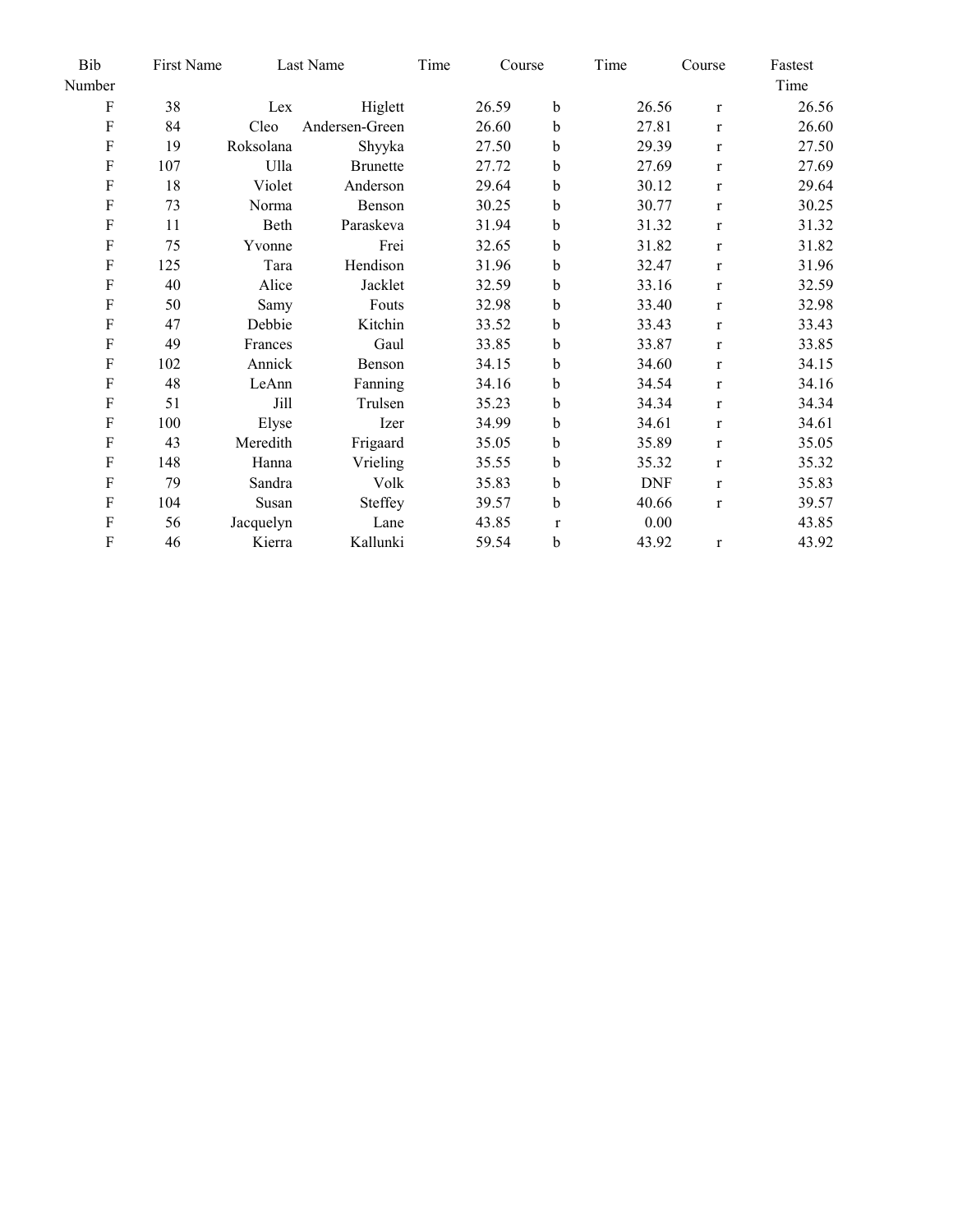| Bib      | First Name  | Last Name     | Time       | Course      | Time       | Course       | Fastest |
|----------|-------------|---------------|------------|-------------|------------|--------------|---------|
| Number   |             |               |            |             |            |              | Time    |
| 241      | Gabe        | Bertell       | 23.55      | $\mathbf b$ | 23.06      | $\bf r$      | 23.06   |
| 52       | Gunter      | Bergner       | 24.47      | $\mathbf b$ | 23.47      | $\mathbf r$  | 23.47   |
| 122      | James       | Cory          | 25.82      | b           | 25.08      | $\mathbf{r}$ | 25.08   |
| 72       | Mark        | Stanford      | 26.17      | $\mathbf b$ | 25.59      | $\mathbf r$  | 25.59   |
| 93       | Robert      | Galasso       | 26.71      | $\mathbf b$ | 26.07      | $\mathbf r$  | 26.07   |
| 123      | Derrick     | Tanner        | 26.47      | $\mathbf b$ | 27.62      | $\mathbf r$  | 26.47   |
| 31       | Rob         | Smoot         | 26.86      | $\mathbf b$ | 27.08      | $\mathbf r$  | 26.86   |
| 10       | Chris       | Wiley         | 26.95      | $\mathbf b$ | 28.40      | $\mathbf r$  | 26.95   |
| 189      | <b>Brad</b> | Tollefson     | 27.17      | $\mathbf b$ | <b>DNF</b> | $\mathbf r$  | 27.17   |
| 69       | Bob         | Lawrence      | 27.69      | $\mathbf b$ | 27.20      | $\mathbf{r}$ | 27.20   |
| 96       | Mark        | Conan         | 27.27      | $\mathbf b$ | 27.46      | $\mathbf r$  | 27.27   |
| 106      | Ryan        | Steffey       | 27.40      | $\bf b$     | 27.96      | $\mathbf r$  | 27.40   |
| 21       | Jonathan    | Rogers        | 27.68      | $\mathbf b$ | 27.71      | $\mathbf r$  | 27.68   |
| 120      | Daniel      | Mancuso       | 28.51      | $\mathbf b$ | 27.81      | $\mathbf r$  | 27.81   |
| 33       | Marc        | Loriaux       | <b>DNF</b> | $\mathbf b$ | 28.45      | $\mathbf r$  | 28.45   |
| 103      | Larry       | Moyer         | <b>DNF</b> | $\bf b$     | 28.54      | $\mathbf r$  | 28.54   |
| 101      | David       | Izer          | 28.64      | $\mathbf b$ | 28.76      | $\mathbf r$  | 28.64   |
| 78       | Greg        | Dilger        | 28.80      | $\mathbf r$ | 0.00       |              | 28.80   |
| 74       | Chuck       | Howard        | 28.90      | $\mathbf b$ | 28.85      | $\mathbf r$  | 28.85   |
| 133      | Richard     | Jones         | 30.03      | $\mathbf b$ | 28.90      | $\mathbf r$  | 28.90   |
| 98       | Tim         |               | 29.09      | $\mathbf b$ | 29.41      |              | 29.09   |
| 68       | Don         | Cayton        |            | $\mathbf b$ | 29.94      | $\mathbf r$  | 29.15   |
|          |             | Clay          | 29.15      |             |            | $\mathbf r$  | 29.23   |
| 71<br>17 | John        | Barton        | 29.23      | $\mathbf b$ | 31.04      | $\mathbf r$  |         |
|          | Steve       | Pedersen      | 30.40      | b           | 29.59      | $\mathbf r$  | 29.59   |
| $70\,$   | Dave        | Mills         | 29.62      | $\mathbf b$ | 30.18      | $\mathbf r$  | 29.62   |
| 22       | Greg        | Estell        | 29.95      | $\bf b$     | 31.05      | $\mathbf r$  | 29.95   |
| 15       | Armond      | Anderson      | 30.09      | $\mathbf b$ | 30.10      | $\mathbf r$  | 30.09   |
| 144      | Scott       | Ritt          | 30.20      | $\mathbf b$ | 31.59      | $\mathbf r$  | 30.20   |
| 135      | Richard     | Dodge         | 30.39      | $\mathbf b$ | 32.53      | $\mathbf r$  | 30.39   |
| 77       | Chad        | Harris        | 31.24      | $\mathbf b$ | 30.47      | $\mathbf r$  | 30.47   |
| 13       | Mark        | Haskins       | 30.49      | b           | 0.00       |              | 30.49   |
| 109      | Craig       | Anderson      | 30.76      | $\mathbf b$ | 33.02      | $\mathbf r$  | 30.76   |
| 37       | Julian      | Wilcoxon      | 31.71      | $\mathbf b$ | 31.07      | $\bf r$      | 31.07   |
| 53       | Keith       | Appleman      | 31.26      | $\mathbf b$ | 31.97      | $\mathbf r$  | 31.26   |
| 12       | Matt        | Thompson      | 31.40      | b           | 31.62      | $\mathbf r$  | 31.40   |
| 61       | Bob         | <b>Brown</b>  | 31.40      | $\mathbf r$ | 0.00       |              | 31.40   |
| 143      | Juha        | Tuominen      | 31.45      | b           | <b>DSQ</b> | $\mathbf r$  | 31.45   |
| 186      | Rob         | Bender        | 34.20      | b           | 31.48      | $\mathbf r$  | 31.48   |
| 145      | Eric        | Schwarm       | 32.21      | b           | 31.57      | $\mathbf r$  | 31.57   |
| 39       | Dan         | Larkin        | 32.52      | b           | 31.72      | $\mathbf r$  | 31.72   |
| 127      | Charles     | Arnell        | 32.49      | b           | 32.99      | $\mathbf r$  | 32.49   |
| 185      | Peter       | Marth         | 37.61      | b           | 32.55      | $\mathbf r$  | 32.55   |
| 63       | Eric        | Young         | 32.69      | b           | 33.21      | $\mathbf r$  | 32.69   |
| 54       | Davin       | Trulsen       | 32.83      | b           | 33.98      | $\mathbf r$  | 32.83   |
| 108      | Chris       | Greenhalgh    | 33.11      | b           | 34.37      | $\mathbf r$  | 33.11   |
| 132      | Martin      | Tijmes        | 33.18      | b           | 35.50      | $\mathbf r$  | 33.18   |
| 182      | Frank       | Hadella       | 33.21      | b           | 0.00       |              | 33.21   |
| 139      | Chris       | Carlson       | 33.86      | b           | 33.37      | $\mathbf r$  | 33.37   |
| 113      | <b>RYAN</b> | <b>BROOKS</b> | <b>DSQ</b> | b           | 33.50      | $\mathbf r$  | 33.50   |
| 105      | Loren       | Steffey       | 34.13      | b           | 34.13      | $\mathbf r$  | 34.13   |
| 138      | Scott       | Hendison      | 34.18      | b           | 37.25      | $\mathbf r$  | 34.18   |
| 187      | Robert      | Weiss         | 36.39      | $\mathbf b$ | 37.77      | $\mathbf r$  | 36.39   |
| 181      | David       | Weiner        | 36.94      | $\mathbf b$ | 36.96      | $\mathbf r$  | 36.94   |